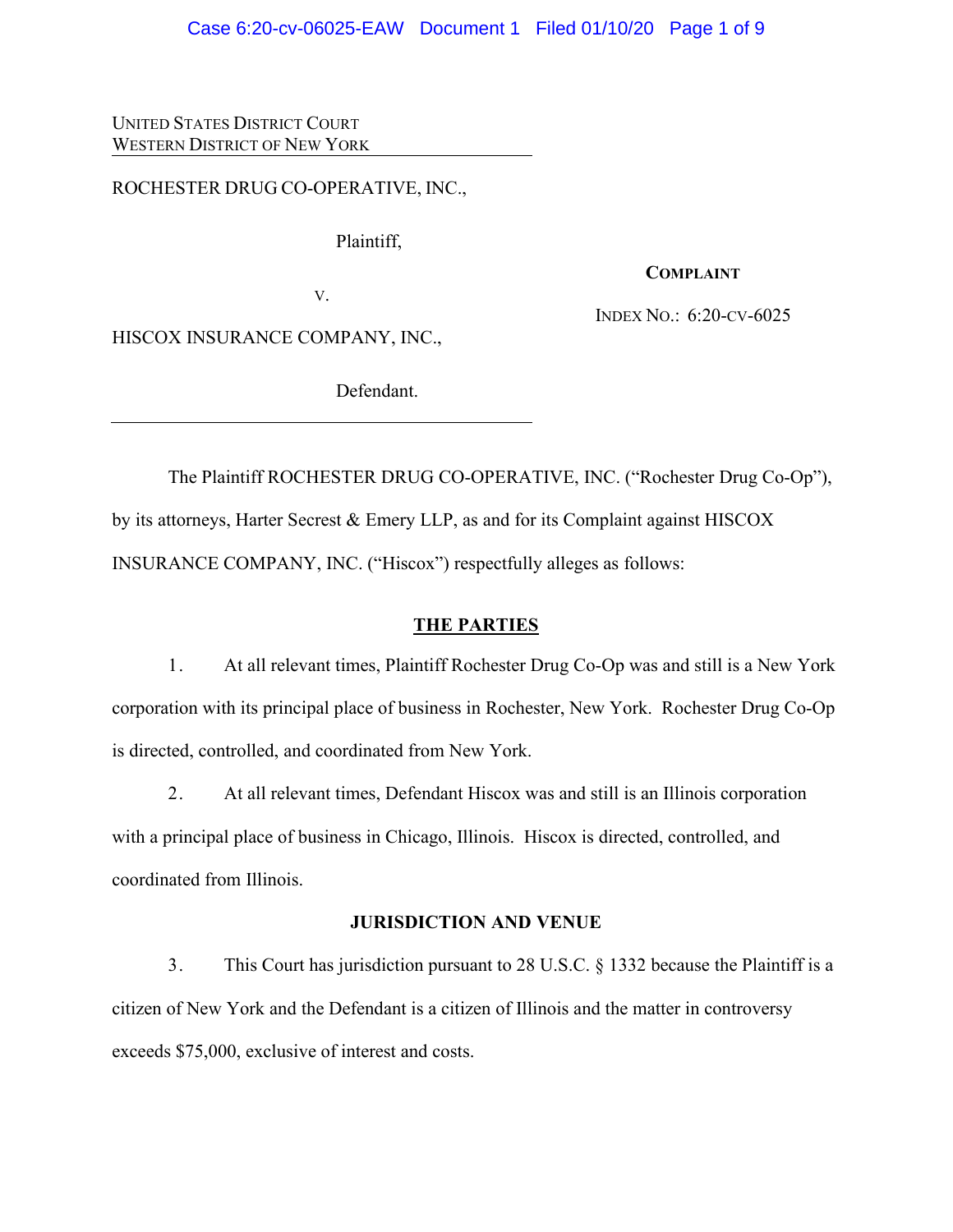#### Case 6:20-cv-06025-EAW Document 1 Filed 01/10/20 Page 2 of 9

4. Venue is proper under 28 U.S.C. § 1391. Hiscox issued the relevant insurance policy to an insured within this district, the policy was delivered in this district, the insured risk is in this district, the premium on the policy was paid in this district, the cause of action accrued in this district, and all harms were felt by Rochester Drug Co-Op in this district.

5. For these same reasons, and because, upon information and belief, Hiscox is authorized to and does routinely issue insurance policies and transact other meaningful business in this district, this Court has personal jurisdiction over Hiscox.

### **THE FACTS**

6. Rochester Drug Co-Op is a pharmaceutical wholesaler that has been in business for over one hundred years. The company—one of the few remaining drug-distribution cooperatives remaining in the United States—supplies products to thousands of independent pharmacies and health care stores.

### **A. The Policy**

7. On or about March 8, 2017, for good and valuable consideration, Rochester Drug Co-Op procured from Hiscox a Private Company Management Liability Insurance Policy bearing number UVA1901769.17 for the policy period of March 8, 2017 through March 8, 2018 ("the Policy"). A true and correct copy of the Policy is attached as **Exhibit A**. Hiscox agreed under the Policy to pay up to \$6,000,000 for defense costs incurred to defend Rochester Drug Co-Op against covered claims, subject to a \$25,000 retention.

8. Specifically, the Policy states that Hiscox shall pay all defense costs "arising from a **Claim** first made against a **Company** during the **Policy Period** . . . for any actual or alleged **Wrongful Act**" of Rochester Drug Co-Op. The Policy defines **Claim** to include any litigation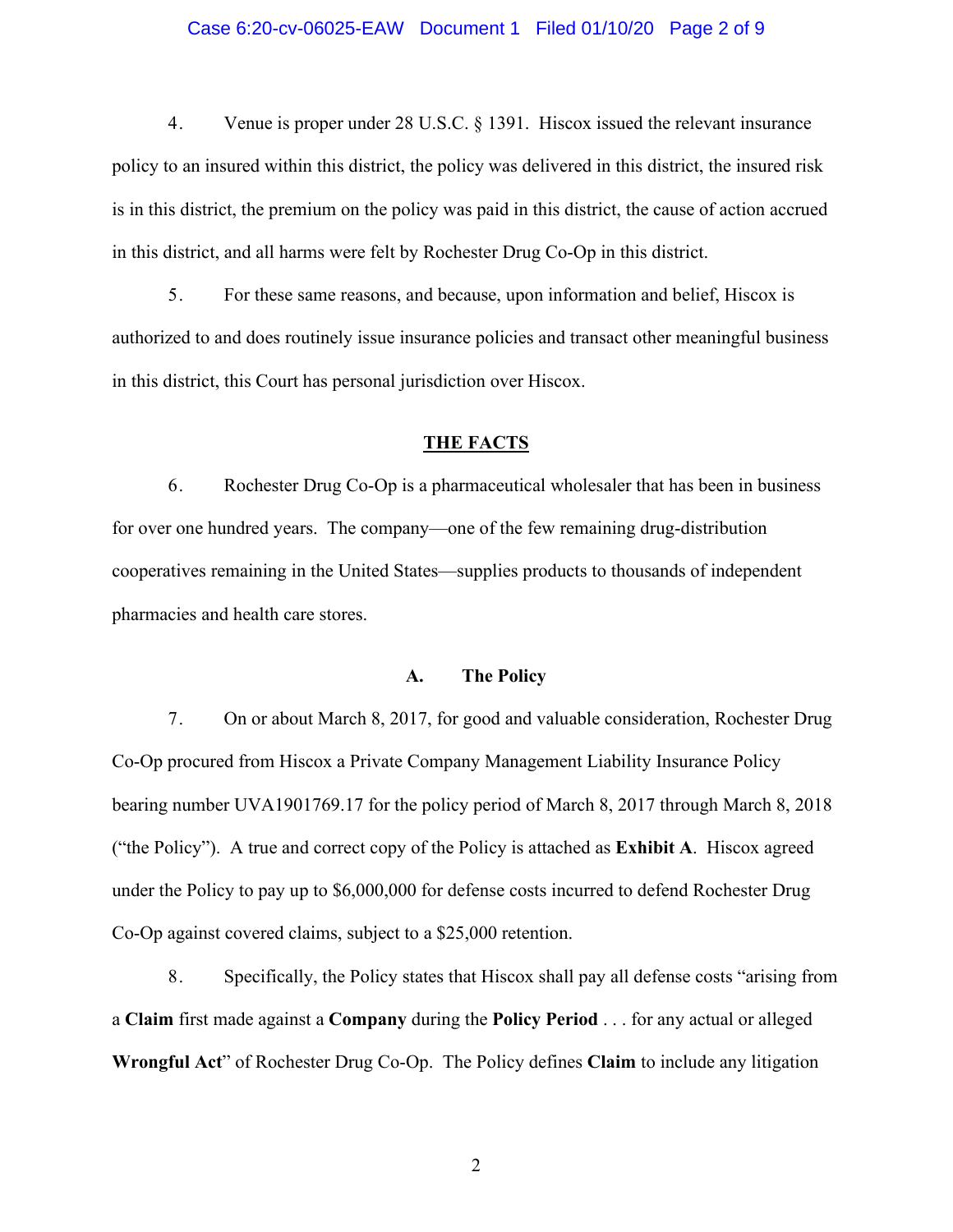#### Case 6:20-cv-06025-EAW Document 1 Filed 01/10/20 Page 3 of 9

and **Wrongful Act** to include "any breach of duty, neglect, error, misstatement, misleading statement, omission or act by" Rochester Drug Co-Op.

9. The Policy also states that Rochester Drug Co-Op "shall have the right to tender the defense of the **Claim** to [Hiscox] . . . pursuant to the notice provisions of Clause VI. of the **General Terms and Conditions**" but that "[f]ailure to timely give notice of a **Claim** shall not invalidate coverage for such **Claim** unless the failure to do so has prejudiced the **Insurer**."

10. The Policy further states that Hiscox "shall be obligated to assume the defense of the **Claim**, even if such **Claim** is groundless, false or fraudulent."

11. The Policy's coverage-grant language requires Hiscox to advance defense costs to Rochester Drug Co-Op for any lawsuit alleging that Rochester Drug Co-Op committed a "breach of duty, neglect, error, misstatement, misleading statement, omission or act."

12. The Policy also contains one exclusion that is relevant to this dispute. That exclusion states that Hiscox "shall not be liable to make any payment for **Loss** in connection with any **Claim** made against any **Insured** arising out of, based upon or attributable to the committing of any deliberate criminal or deliberate fraudulent act, or any willful violation of any statute, rule or law, if any final adjudication establishes that such deliberate criminal or deliberate fraudulent act, or willful violation of statute, rule or law was committed" ("the Final Adjudication Exclusion"). The Policy does not define "arising out of, based upon or attributable to" or "final adjudication" or "establishes."

### **B. The Lawsuits**

13. Rochester Drug Co-Op provided notice and tendered its defense to Hiscox for twenty-nine opioid-related litigations filed in New York. **Exhibit B** is a list of these litigations, which are collectively referred to as the "NY Opioid Litigations."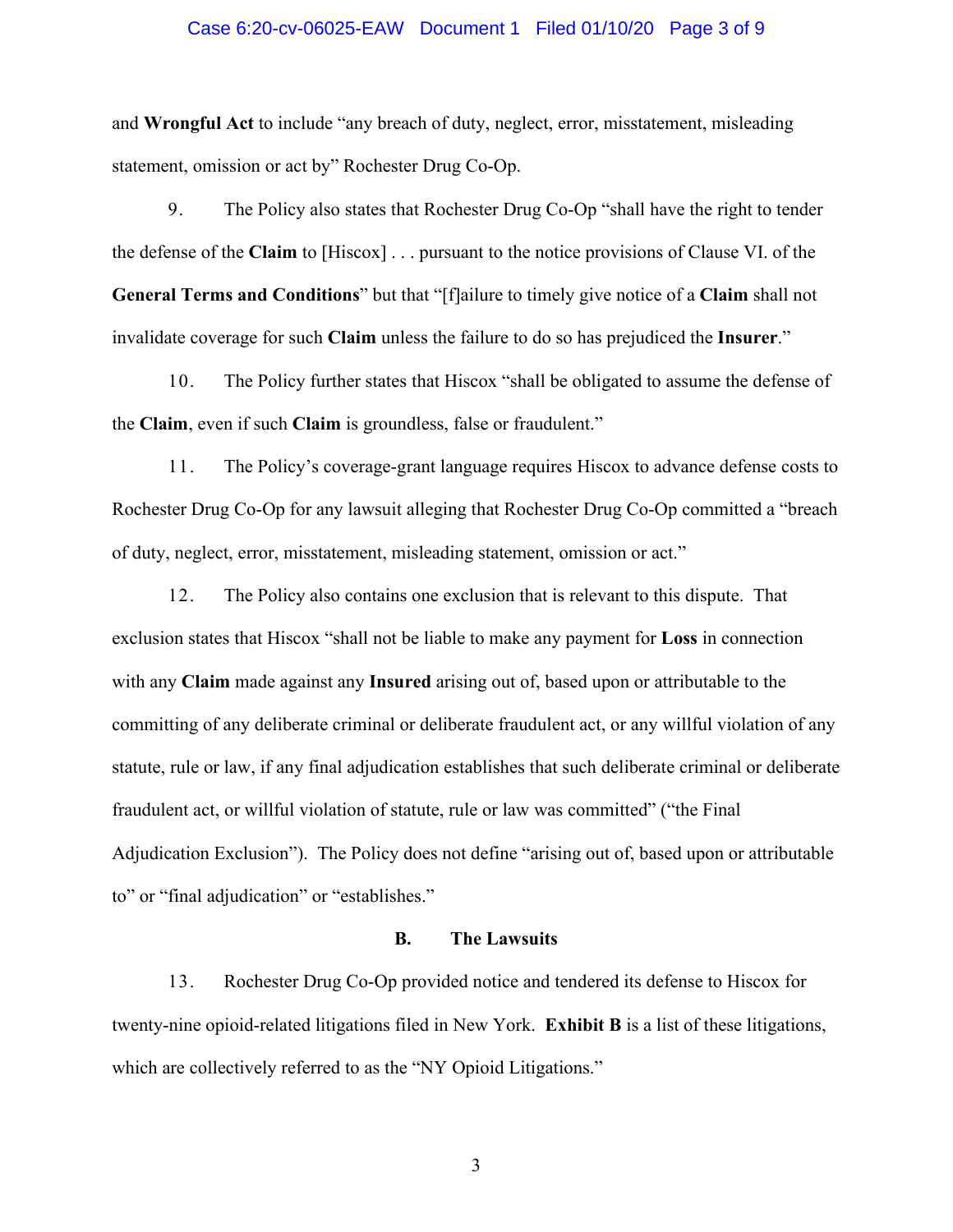#### Case 6:20-cv-06025-EAW Document 1 Filed 01/10/20 Page 4 of 9

14. All of the NY Opioid Litigations are currently pending and assert claims covered under the Policy—including negligence and public nuisance claims—against Rochester Drug Co-Op.

15. In addition to the NY Opioid Litigations, Rochester Drug Co-Op was also named as a defendant in *United States of America v. Rochester Drug Co-operative, Inc.*, Case No. 1:19 cr-00290 filed in the United States District Court for the Southern District of New York (the "SDNY Criminal Action").

16. On April 22, 2019, as part of the SDNY Criminal Action, Rochester Drug Co-Op entered into a Deferred Prosecution Agreement with the Office of the United States Attorney for the Southern District of New York ("the Government"). In entering into the Deferred Prosecution Agreement, Rochester Drug Co-Op waived indictment and consented to the filing of criminal charges in the form of an Information charging Rochester Drug Co-Op with three counts.

17. Rochester Drug Co-Op then pleaded not guilty to all three counts.

18. In accordance with the terms of the Deferred Prosecution Agreement, the Government "recommend[ed] to the Court that the prosecution of [Rochester Drug Co-Op] on the Information be deferred for five years from the date of the signing of [the] Agreement." The court granted that motion and agreed to defer prosecution.

19. If Rochester Drug Co-Op complies with the terms of the Deferred Prosecution Agreement, then the Government will, at the conclusion of the deferral period, move to dismiss the Information with prejudice. No judgment has been entered against Rochester Drug Co-Op in the SDNY Criminal Case.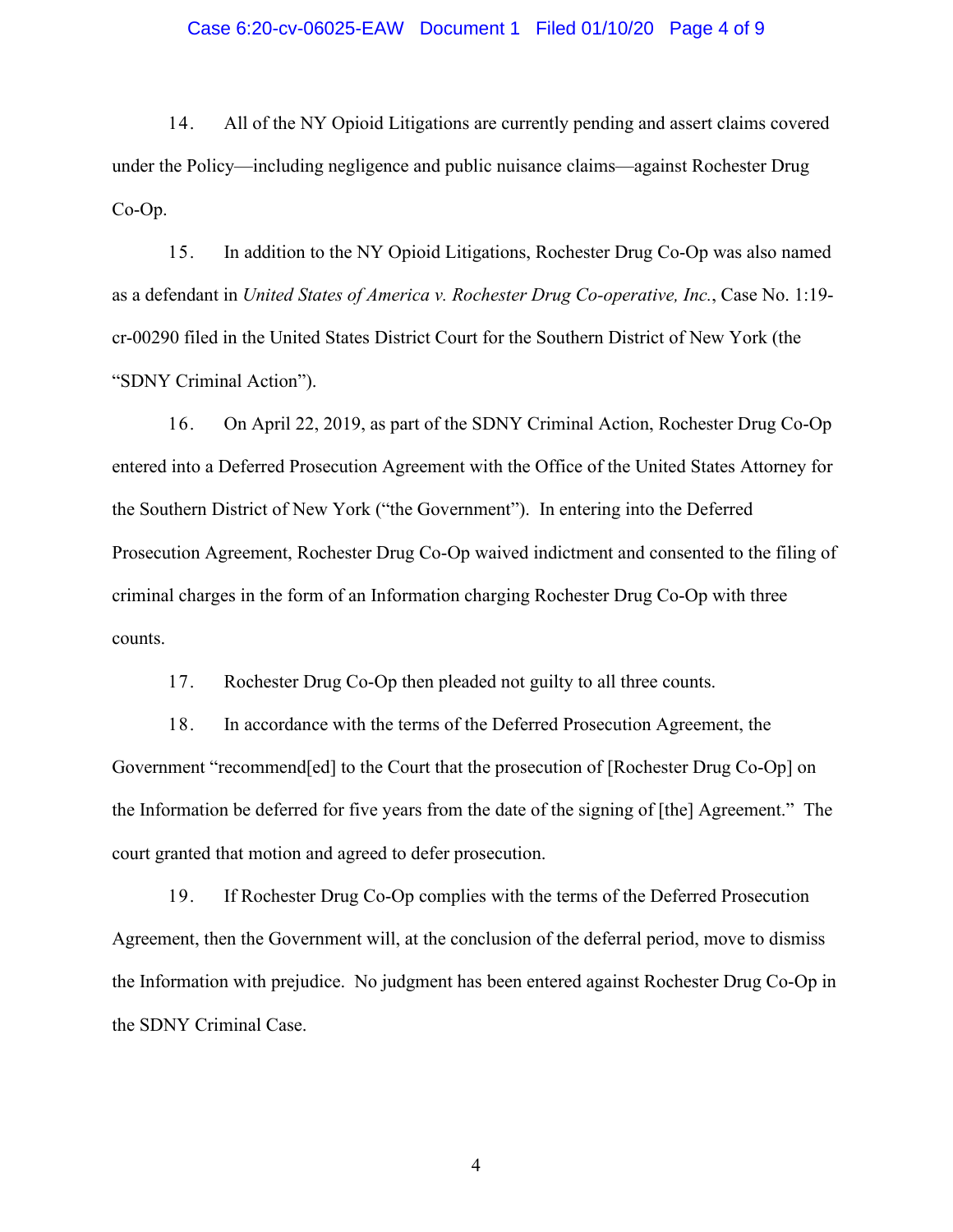#### Case 6:20-cv-06025-EAW Document 1 Filed 01/10/20 Page 5 of 9

20. Rochester Drug Co-Op has also been named as a defendant in *United States of America v. Rochester Drug Co-operative, Inc.*, Case No. 1:19-cv-03568 filed in the United States District Court for the Southern District of New York (the "SDNY Civil Action").

21. On April 23, 2019, as part of the SDNY Civil Action, Rochester Drug Co-Op and the Government entered into a "Stipulation and Order of Settlement and Dismissal" ("the Stipulation"). The Stipulation provides that no judgment will be entered against Rochester Drug Co-Op unless Rochester Drug Co-Op defaults on its duties under the stipulation. No judgment has been entered against Rochester Drug Co-Op in the SDNY Civil Action.

## **C. The Coverage Correspondence**

22. Rochester Drug Co-Op timely provided notice and requested payment of defense costs in the NY Opioid Litigations in accordance with the provisions of the Policy.

23. On March 22, 2018, Hiscox sent Rochester Drug Co-Op correspondence stating that, subject to a general reservation of rights, the Policy provides coverage for the NY Opioid Litigations. Hiscox re-iterated this position in its August 24, 2018 and February 19, 2019 correspondence.

24. Rochester Drug Co-Op also sought and received authorization from Hiscox to hire the law firm Allegaert Berger & Vogel LLP ("the ABV law firm") to defend it in the NY Opioid Litigations. Rochester Drug Co-Op then hired the ABV law firm, which sent its invoices directly to Hiscox for payment. Hiscox received and approved a litigation budget prepared by the ABV law firm then reviewed and agreed to pay the invoices sent to Hiscox by the ABV law firm.

25. On August 5, 2019, Hiscox changed its mind. Contrary to its prior position—that Hiscox would pay the defense costs incurred by the ABV law firm in excess of the \$25,000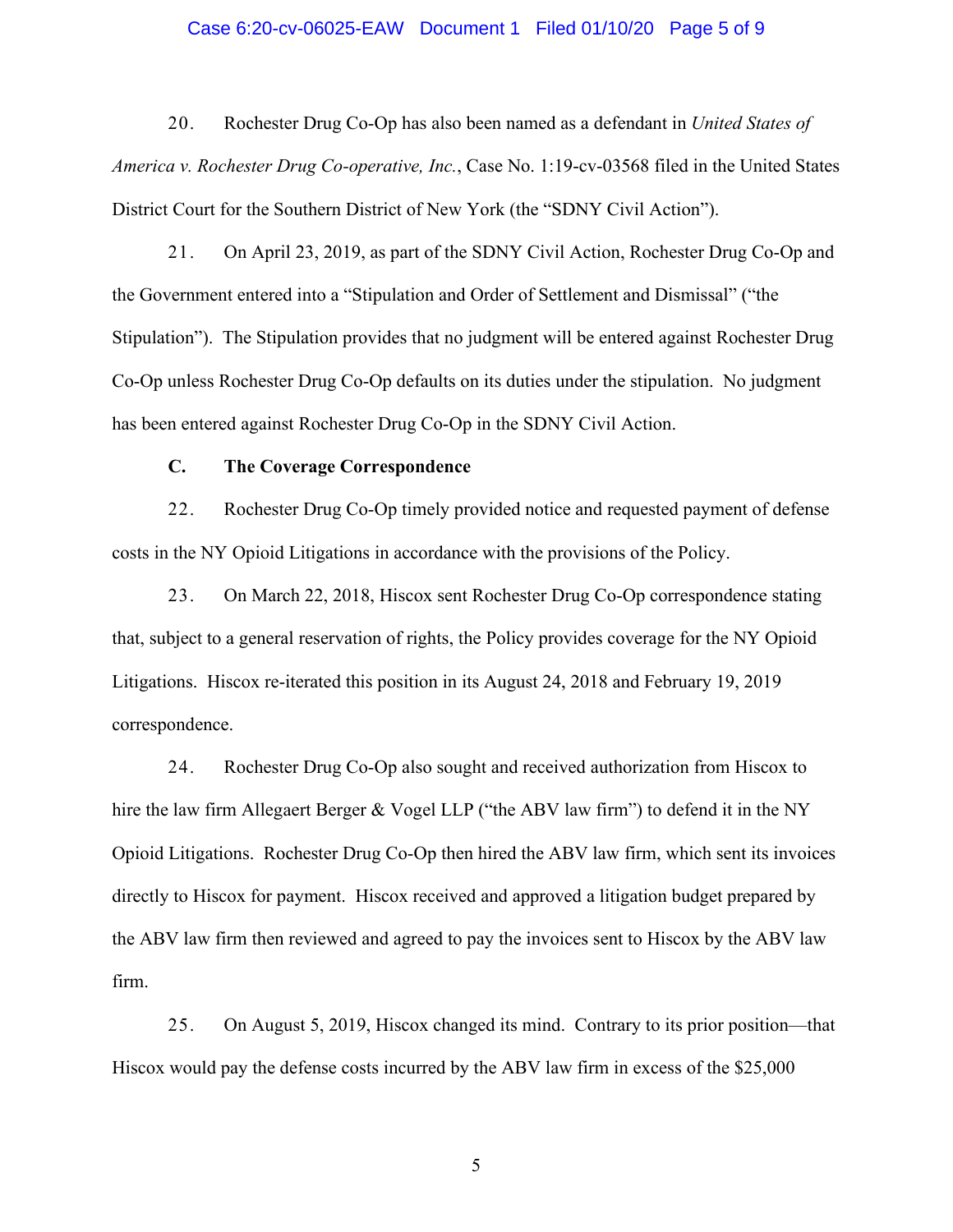#### Case 6:20-cv-06025-EAW Document 1 Filed 01/10/20 Page 6 of 9

retention—Hiscox sent draft correspondence to counsel for Rochester Drug Co-Op stating that Hiscox planned to decline coverage for the NY Opioid Litigations under the Policy's Final Adjudication Exclusion.

26. On August 29, 2019, counsel for Rochester Drug Co-Op issued correspondence to Hiscox challenging the applicability of the Final Adjudication Exclusion. A true and correct copy of this letter is attached as **Exhibit C**.

27. The challenge letter explained that, under New York law, the Deferred Prosecution Agreement and Stipulation do not constitute "final adjudications." After all, Rochester Drug Co-Op has not entered any guilty plea. There has been no judgment against Rochester Drug Co-Op in any of the NY Opioid Litigations, nor in the SDNY Criminal Case or SDNY Civil Case. No judgment will even be filed by the parties unless Rochester Drug Co-Op defaults on the Deferred Prosecution Agreement or Stipulation. Declining coverage based on the Final Adjudication Exclusion is therefore improper; in fact, the exclusion may never apply if Rochester Drug Co-Op continues to comply with the Deferred Prosecution Agreement and Stipulation.

28. Despite being confronted with facts and case law that clearly demonstrated that Hiscox's declination was unsupported, on September 13, 2019 Hiscox denied coverage for all the NY Opioid Litigations based on the Final Adjudication Exclusion. A true and correct copy of this letter is attached as **Exhibit D**.

29. In its September 13, 2019 correspondence, Hiscox also listed additional Policy terms which it believed "may limit or preclude coverage" for the NY Opioid Litigations. Hiscox has never disclaimed coverage based on these provisions and none of these provisions could support a disclaimer of coverage.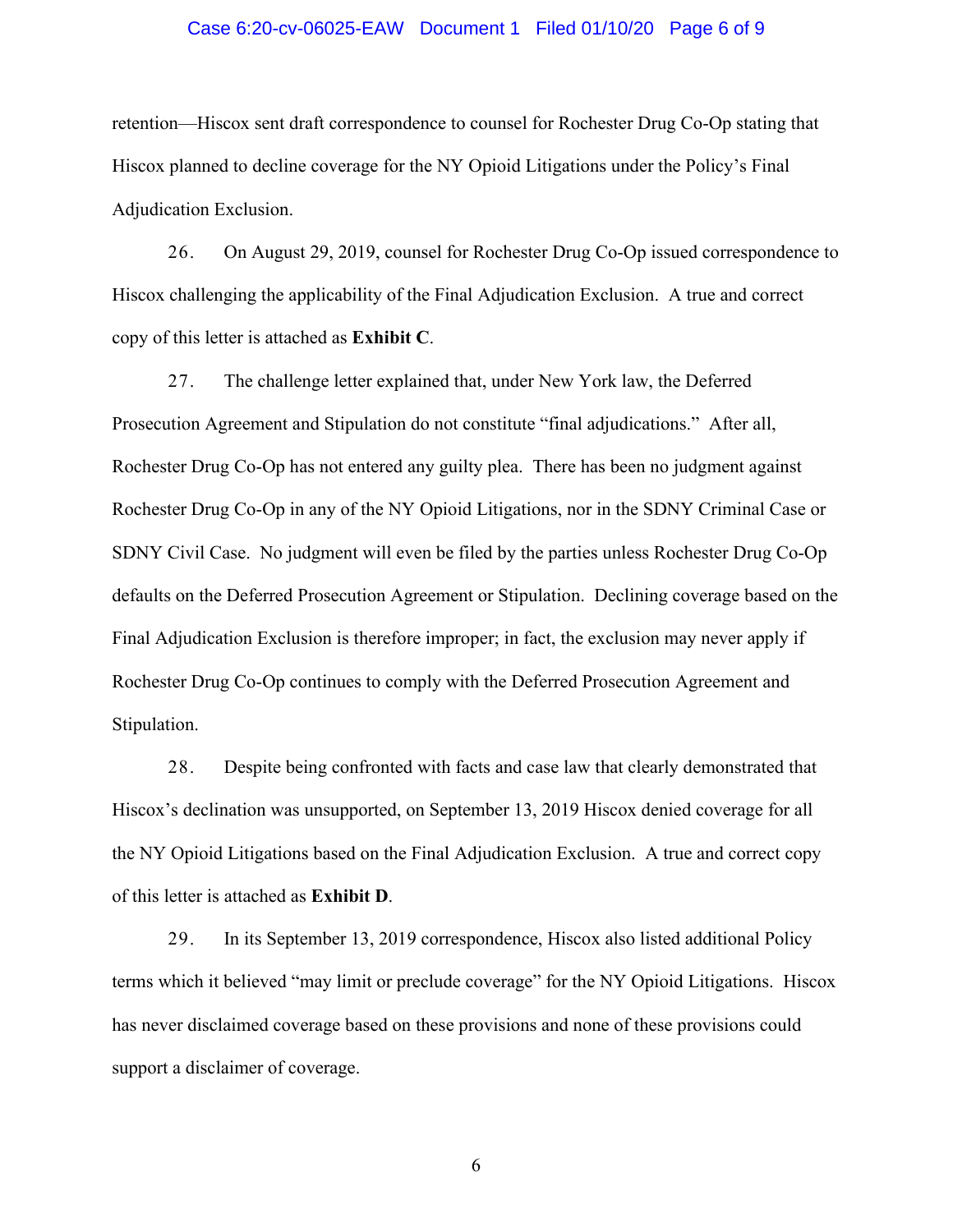#### Case 6:20-cv-06025-EAW Document 1 Filed 01/10/20 Page 7 of 9

30. For example, Exclusion A.(i) (exclusion for "gaining of any profit or advantage to which any final adjudication establishes the **Insured** was not legally entitled") also requires a final adjudication. Exclusion B. (notice under a prior policy) is inapplicable because Rochester Drug Co-Op did not report or seek coverage under prior policies. Exclusions J and Q—which govern coverage for bodily injury/property damage, unfair trade practices, contractual liability, professional services, and fines/penalties/non-monetary relief—would not justify Hiscox's disclaimer of coverage for the NY Opioid Litigations. Even if these exclusions applied to certain causes of action alleged in the NY Opioid Litigations, as long as there is coverage for one claim Hiscox is obligated to fund Rochester Drug Co-Op's defense costs.<sup>1</sup>

31. To date, Hiscox has failed to reimburse Rochester Drug Co-Op for its defense costs incurred in the NY Opioid Litigations.

### **CAUSE OF ACTION**

32. Plaintiff repeats, reiterates, and realleges each and every allegation contained in the above paragraphs inclusively with the same force and effect as though more fully set forth at length herein.

33. Plaintiff entered into a contract with Hiscox in the form of the Policy.

34. Plaintiff complied with all terms of the Policy, including any and all prerequisites for coverage. Plaintiff provided Hiscox with notice of the NY Opioid Litigations and sought Hiscox's approval in a manner consistent with the requirements set forth in the Policy. Between the time it provided notice and September 9, 2019, the date of Hiscox's disclaimer, Plaintiff did

<sup>&</sup>lt;sup>1</sup> The Policy states that, in the event a **Claim** includes both covered and non-covered matters, it provides coverage for "[o]ne hundred percent (100%) of **Defense Costs**." Every litigation in the NY Opioid Litigations contains at least one covered claim.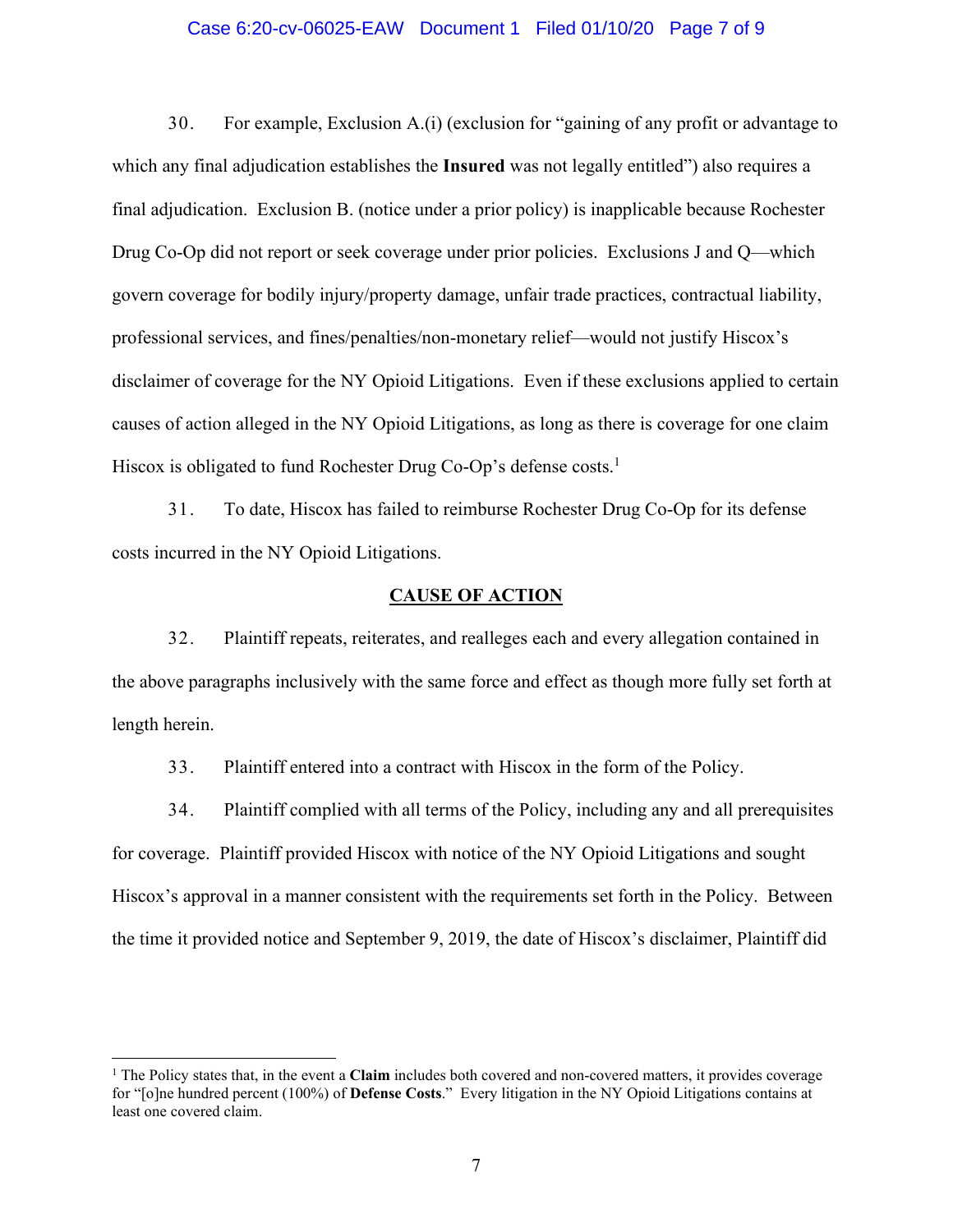#### Case 6:20-cv-06025-EAW Document 1 Filed 01/10/20 Page 8 of 9

not take any action, or fail to take any required action, that prejudiced the rights of Hiscox or Rochester Drug Co-Op with respect to the NY Opioid Litigations.

35. Every complaint in the NY Opioid Litigations alleges a "breach of duty, neglect, error, misstatement, misleading statement, omission or act by" Rochester Drug Co-Op.

36. For over a year, Hiscox represented that it would fund Rochester Drug Co-Op's defense costs in the NY Opioid Litigations. Then, in late 2019, Hiscox denied coverage on one basis—the Final Adjudication Exclusion. That exclusion, however, is inapplicable to the NY Opioid Litigations.

37. The Policy requires Hiscox to pay Plaintiff's defense costs in the NY Opioid Litigations.

38. By declining coverage for the NY Opioid Litigations, Hiscox breached its contract with Rochester Drug Co-Op.

39. As a result, Rochester Drug Co-Op has been funding its own defense by the ABV law firm without any payment or reimbursement from Hiscox, resulting in hundreds of thousands of dollars in damages.

**WHEREFORE**, Plaintiff demands judgment as follows:

(a) A preliminary and permanent injunction enjoining Hiscox from violating its duty to pay Rochester Drug Co-Op's defense costs in the NY Opioid Litigations;

(b) A declaration that Hiscox has a duty to reimburse Rochester Drug Co-Op for defense costs (up to \$6,000,000) expended in the NY Opioid Litigations in excess of the Policy's \$25,000 retention;